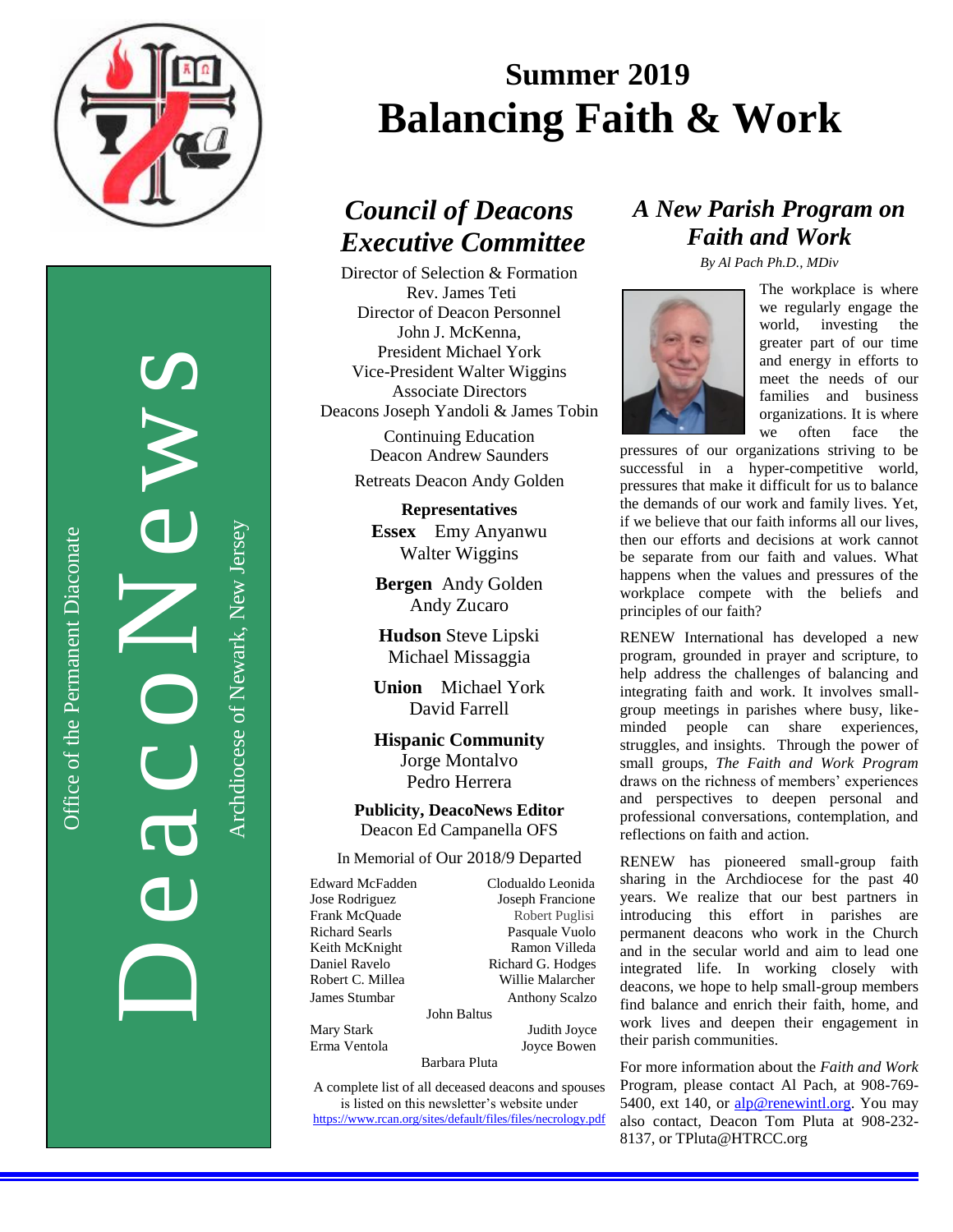### *Council President Deacon Michael D. York Report***s**

As you can see, the Council of Deacons has a lot to report.

1) Renew International is looking to the diaconate community to energize Ignatian Business Chapters at the parish level or within the workplace (see the article in this issue by Al Pach). Deacons play an important role as bridges between the laity and clergy. We are being asked to consider forming a small faith-sharing group using the Ignatian Business Chapter model to integrate our Catholic faith into our everyday work life – with the support of the Renew team.

2) Continuing education that addresses the interests and needs of the diaconate community remains a priority (see the article in this issue by Deacon Walter Wiggins).

3)Earlier this year, a customized bereavement for deacons "short course" was facilitated by Lauren Egan. During the Fall a session on a topic of interest is being planned…stay tuned.

4) A retreat is being planned for October of this year. Stay tuned for communications from Deacon Andy Golden, Retreat Coordinator.

5) Deacon Ed Campanella will be "retiring" after 20 years of prolific diaconate ministry. Ed will continue in the near future to be the editor of the DeacoNews letters but could use some help. Would you be interested in helping with DeacoNews? Please let us know. Articles, pictures and suggestions are always welcome as well.

6) Our goal is to continue to offer opportunities for deacons to gather at the local county level, such as, periodic meetings… stay tuned for communications from your Deacon Council county representative or myself.

**Summer 2019 http://sjanj.net/rcan\_deacon Archdiocese of Newark** 

### *Congratulations Class of 1999 20th Anniversary*



OnWednesday June 5, 2019 Fr. Joseph Mancini, Pastor of St. Stephen's in Kearny NJ concelebrated holy Mass

with six Priests and twenty Permanent Deacons of the Archdiocese. Fr. Robert McBride, Pastor, St. John the Apostle in Linden, was the homilist.



Attending were deacons Drew Dixon (Victoria), Herb Gimbel, Ed Campanella (MaryAnn), Robert Glassner (Janet), Mike Maione (Patricia), Al McLaughlin (Mary Claire), Jerry Reese (MaryAnn), Louis Velo and Joseoh Yandoli (Frances).



All prayed for the eternal rest of the deceased class members: Thomas Bulgia, Fritz Kautz, Steve Marchese (Marcella), Keith McKnight (Rita), Richard Mohr and William Toth.

### *Additional Diaconate Resources*

By Deacon Walter Wiggins

Cardinal Tobin's address to the 2018 Diaconate Congress: The videos from Cardinal Tobin's mass and address to

the Diaconate Congress last July in New Orleans can be found here: [https://deacon2018.org/index.php.](https://deacon2018.org/index.php) Scroll down to Monday July 23 - Mass and General Sessions. Links for the videos are on the left. Click the downward arrow. The mass for the day celebrated by Cardinal Tobin is the first link and his address to the Congress is the second link. The address in particular provides some insights to the Cardinal's thoughts on and appreciation for the diaconate.

### *Survey Results*

Deacon Walter Wiggins also reports the results of the survey of permanent deacons on continuing education to the council. 68 of 140 deacons responded. 94% of the respondents are interested in continuing education sessions. 64% are interested in having the session on weekday evenings, 35% in the morning/early afternoon and 21% on Saturdays. There were a wide variety of suggested topics received. After some discussion council agreed on the topic of homiletics. Potential presenters will be queried for a continuing education session for deacons in September or October of this year. Once we have a presenter and dates we wil inform all.

## *Cardinal Tobin's Pastoral Program*

By Deacon Walter Wiggins

In April Cardinal Tobin announced to the Archdiocese a pastoral program titled "FORWARD IN FAITH TOGETHER: Our Road Ahead". The program outlines six pillars that "seeks to establish a foundation for healing to help alleviate the hurt and mistrust within our community, to reinforce the changes we have begun to implement, and provide a firm foundation for our missionary lives." One of the pillars, "Ongoing Formation/Support of Clergy", is particularly relevant to us as deacons. Information on the Pastoral Program and a link to the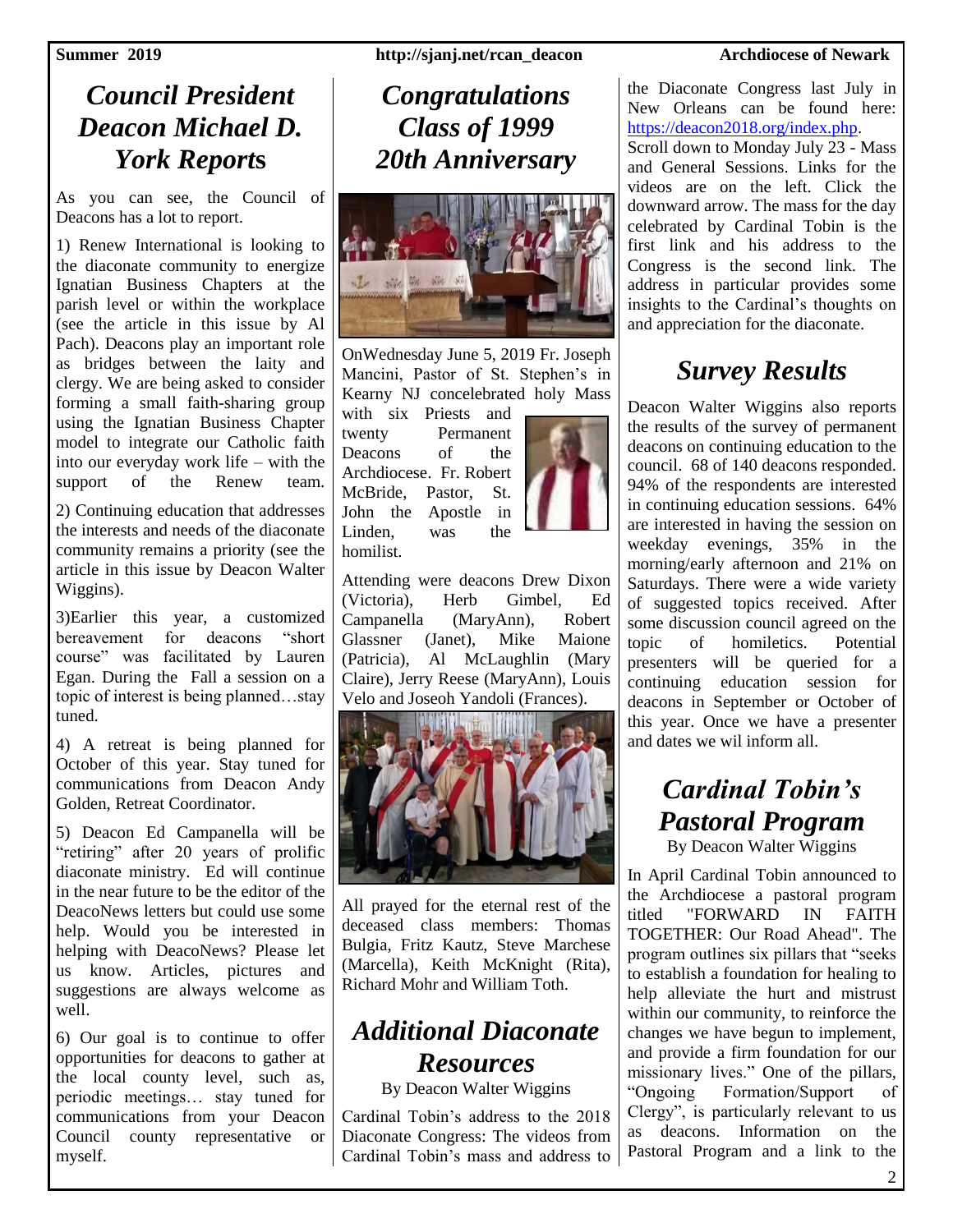letter and the six pillars can be found at: [https://www.rcan.org/cardinal-tobin](https://www.rcan.org/cardinal-tobin-announces-new-pastoral-program-called-forward-faith-together-our-road-ahead)[announces-new-pastoral-program-called](https://www.rcan.org/cardinal-tobin-announces-new-pastoral-program-called-forward-faith-together-our-road-ahead)[forward-faith-together-our-road-ahead](https://www.rcan.org/cardinal-tobin-announces-new-pastoral-program-called-forward-faith-together-our-road-ahead)

## *Spotlight Deacon Kevin Regan*



Deacon Kevin Regan has been a member of Saint Anastasia Parish in Teaneck, NJ since his baptism. Kevin is married to his wife, Carole, and has two adult

children, Deirdre and Timothy. He and Carole are the proud grandparents to Connor and newly-arrived Brenden. Kevin has been active in St. Anastasia in many ministries from a young age.

Kevin was ordained a Permanent Deacon in the Basilica/Cathedral of the Sacred Heart in Newark New Jersey by Archbishop Myers in 2005.

His journey toward the diaconate began 34 years ago, when then pastor, Fr. Tom Jordan, O.Carm., approached Kevin and asked him to consider becoming a Deacon. Kevin researched the Archdiocese of Newark diaconate program, but discovered that he was not old enough to apply.

However; thirteen years later, Kevin was approached by Deacon Roland Bianchi about the diaconate and shortly thereafter the pastor, Fr. Hilary Milton, O.Carm., presented him with an application for the program. Both of these events came as a humbling experience for Kevin, since he had never expressed an interest in becoming a deacon. After being accepted into formation, Kevin realized that the Holy Spirit was touching his heart and being the true guide in this journey.

Kevin has participated in many ministries (SEARCH, Cornerstone, Cursillo, Youth Group) at St.

### **Summer 2019 http://sjanj.net/rcan\_deacon Archdiocese of Newark**

Anastasia and is currently the Director of Faith Formation and R.C.I.A.

Four years ago, Kevin was additionally assigned to St. Joseph's Parish, in Bogota, NJ.

Kevin's community involvement includes: Past President of the Teaneck Rotary Club, Retired Life Member of Teaneck Volunteer Ambulance Corps, Past President of Catholic Community Services, Bergen Division, and member of the Knights of Columbus.

Deacon Kevin works for ACCSES NJ, a not-for-profit that is the State of NJ set-aside program to employ NJ citizens with disabilities as Director of Government Sales.

He truly feels the diaconate, his employment and his community involvement are vocations which allow him to be of service to many of God's people.

Kevin further believes that the diaconate experience has provided him with an incredible spiritual journey. Kevin further senses he is being blessed to have his family behind him as he continues to serve.

### *Deacon Anthony Scalzo*



Anthony Corrado Scalzo of Red Bank passed away peacefully at home on Monday, June 10, 2019 He was born in Hoboken to the late Angelo

Scalzo and Madeline Muller.

After marrying his wife June in 1991, Anthony lived in the town of Millburn for 25 years. He had a 40 year career on Wall Street, including 20 years with Swiss Bank as a Vice President.

He was ordained a deacon in June of 2001 and appointed to his home parish of St. Rose of Lima in Short Hills. His main ministry was bereavement, where he presided over 600 funerals over 10 years. He also taught CCD for fifteen years and along with his wife, was in charge of the altar server program.

Upon moving to Red Bank 3 years ago, he joined the parish of the Nativity in Fair Haven where he found a second home through the diaconate, assisting at daily Mass as well as other services. Serving the Lord through the diaconate program was a labor of love for Anthony. He is predeceased by his parents and a sister-in-law, Rose

He leaves behind his loving wife of 28 years, June ; two sons Anthony and Joseph Scalzo; four brothers Frank his wife Sandra, Joseph his wife Jackie, Angelo, and Michael his wife Terri; a sister Maria her husband James and many loving nieces and nephews.

A Mass of Christian burial was celebrated on Thursday June 13, 2019 10:00 AM, both at Church of the Nativity 180 Ridge Rd. Fair Haven, N.J. Interment to follow at Mt. Olivet cemetery, Middletown, N.J.

In lieu of flowers, please consider a memorial donation in Anthony's name to St. Jude's Research Hospital, a charity dear to his heart. Please visit Anthony's memorial website at www.johnedayfuneralhome.com

### *Deacon John Baltus*



Please remember in your prayers the eternal life of our brother who died Tuesday, July 9, 2019. Deacon Baltus was ordained for the Archdiocese of

Newark on May 16, 1992 by Most Reverend Theodore McCarrick. Deacon John Baltus served at St. Theresa Church, Kenilworth, St. James Church, Springfield and most recently at O.L of Sorrows Church, South Orange, entered eternal life on June 10, 2019. Deacon Baltus was one of the original facilators in the deacon formation programs of the nineties along with Michael Marcum and

3